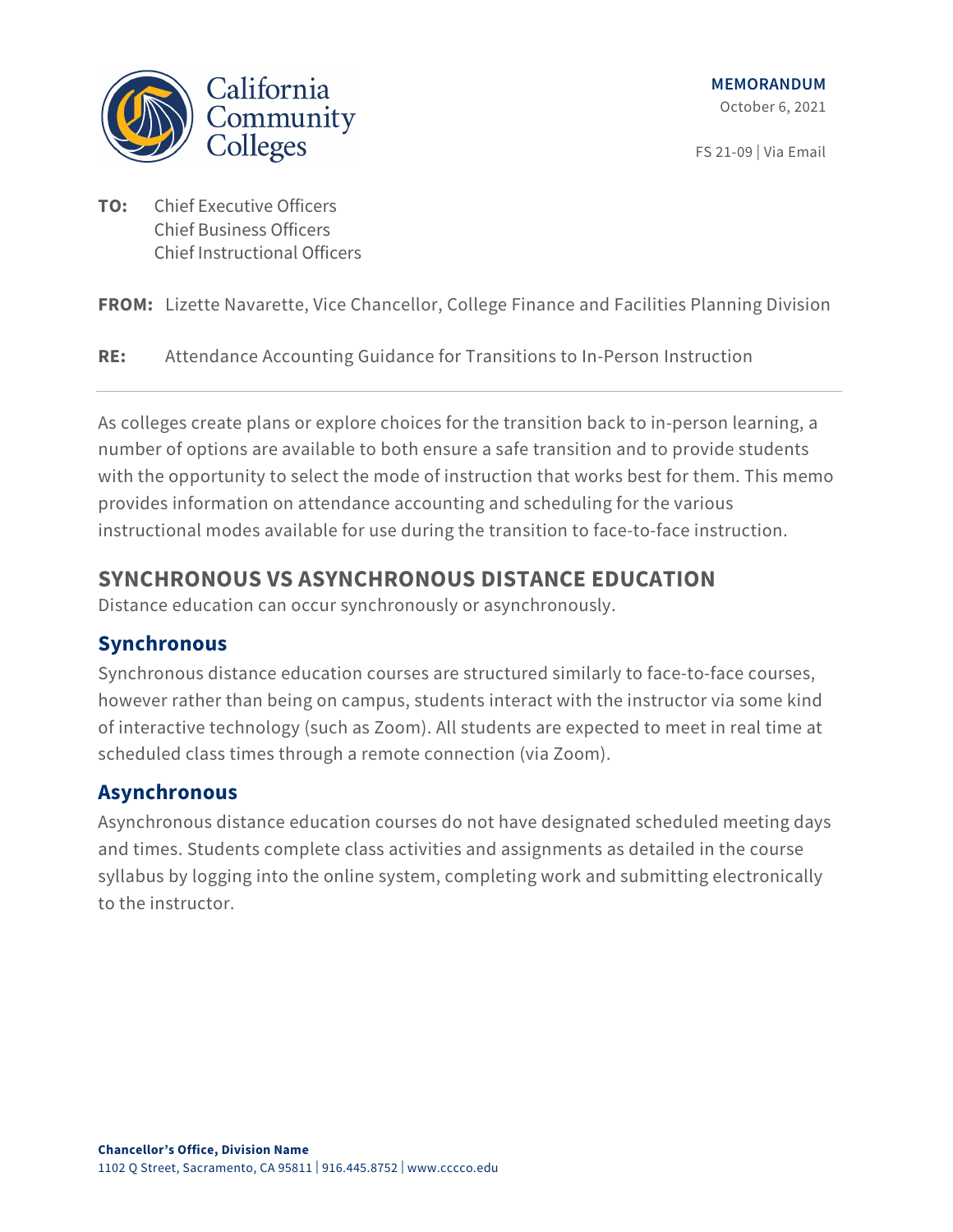**Attendance Accounting Guidance for Transition to Face-to-Face Instruction** October 6, 2021

### **INSTRUCTION MODES AND ATTENDANCE ACCOUNTING**

Start with option 1, 2, or 3 below and follow the chart to determine the appropriate attendance accounting procedure.



# **ATTENDANCE ACCOUNTING METHOD**

The mode of instruction is one of the primary factors considered when determining the correct attendance accounting method for a course section. There can only be one attendance accounting method for a course section. Districts determine the correct attendance accounting method, in accordance with title 5 section 58003.1, based on attributes of the course, including the type of course (whether it is credit or noncredit), scheduling pattern, length of course (semester length or short term), mode of instruction (online, face to face, or a combination), and other factors.